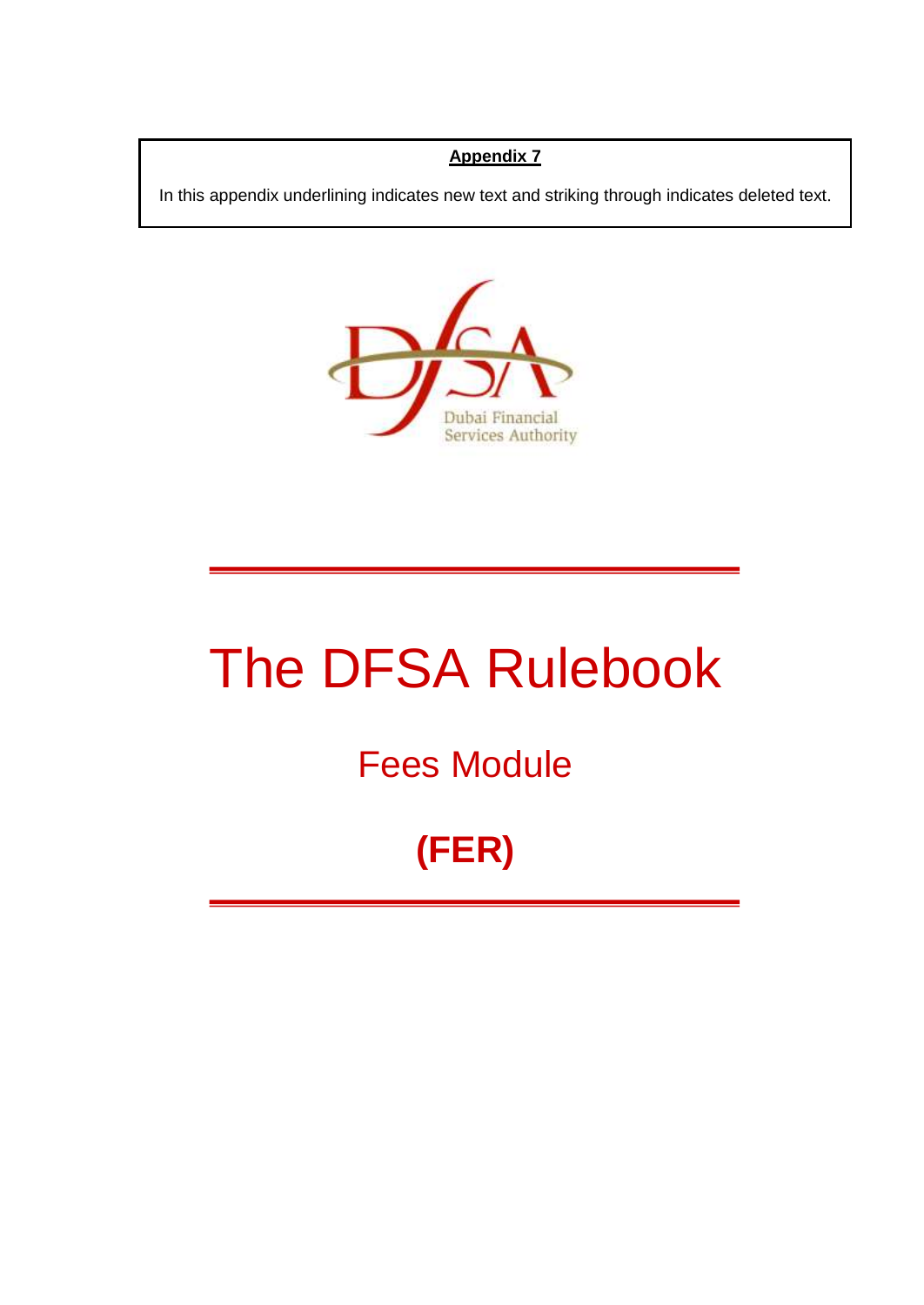

# **2. APPLICATION FEES**

# **2.1 Application for a Licence**

**….**

- **2.1.2** (1) An applicant applying for a Licence authorising it to carry on one or more of the Financial Services of Operating an Exchange and Operating a Clearing House must pay to the DFSA:
	- (a) for Operating an Exchange, an application fee of \$150,000;
	- (b) for Operating a Clearing House, an application fee of \$150,000; and
	- (c) for Operating an Exchange and Operating a Clearing House, an application fee of \$300,000.
	- (2) An applicant referred to in (1) applying for an endorsement to carry on the Financial Service of Operating an Alternative Trading System must pay to the DFSA an additional application fee of \$65,000:
		- (a) \$150,000 for Operating an ATS if it is to trade Security Tokens that are not admitted to trading on an Authorised Market Institution or other Regulated Exchange; or
		- (b) \$65,000 in any other case.
	- (3) An applicant must pay an additional application fee of \$10,000 for Operating an Exchange or ATS if it is to trade Investment Tokens and have Direct Access Members.

**….**

- **2.1.5** (1) An applicant for a Licence applying for an authorisation, or for an endorsement, to carry on the Financial Service of Operating an Alternative Trading System must pay to the DFSA an additional application fee of \$65,000. :
	- (a) \$150,000 for Operating an ATS if it is to trade Security Tokens that are not admitted to trading on an Authorised Market Institution or other Regulated Exchange; or
	- (b) \$65,000 in any other case.
	- (2) An applicant referred to in (1) must pay an additional application fee of \$10,000 for Operating an ATS if it is to trade Investment Tokens and have Direct Access Members.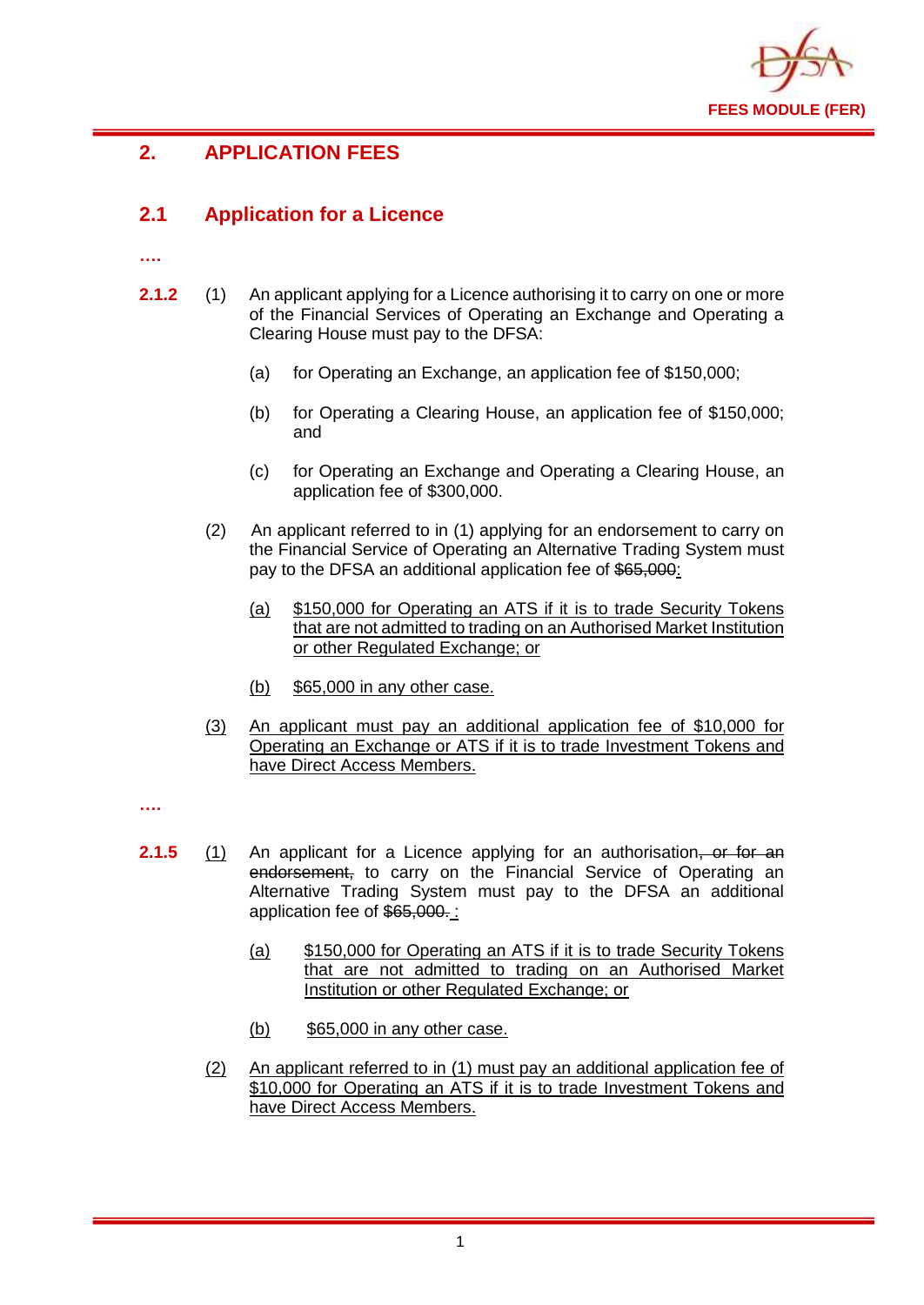

# **2.2 Application to carry on additional Financial Services**

#### **Guidance**

Section 2.2 applies to a Person that is already licensed (i.e. an Authorised Firm or Authorised Market Institution), that applies for a further authorisation or endorsement.

**….**

- **2.2.4** (1) An Authorised Firm applying for an authorisation, or an Authorised Market Institution applying for an endorsement, to carry on the additional Financial Service of Operating an Alternative Trading System must pay to the DFSA an additional application fee of \$65,000.
	- (a) \$150,000 for Operating an ATS if it is to trade Security Tokens that are not admitted to trading on an Authorised Market Institution or other Regulated Exchange; or
	- (b) \$65,000 in any other case.
	- (2) An applicant referred to in (1) must pay an additional application fee of \$10,000 for Operating an ATS if it is to trade Investment Tokens and have Direct Access Members.

**….**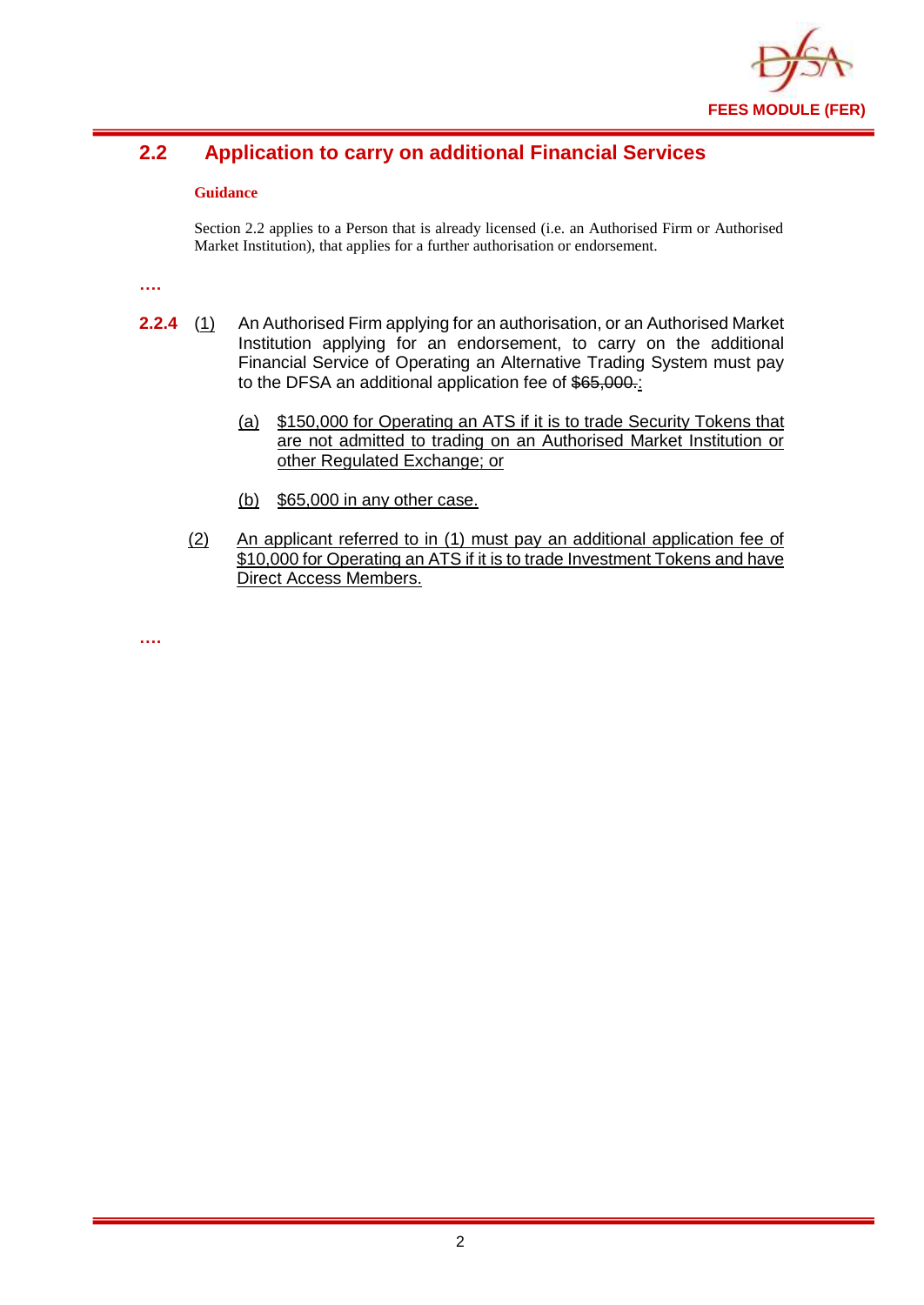

# **3 ANNUAL FEES**

**….**

# **3.2 Authorised Firms (subsequent periods)**

- **3.2.1** (1) An Authorised Firm must pay to the DFSA an annual fee for any period of regulation after the initial period described in Rule 3.1.1.
	- (2) The annual fee is:
		- (a) the highest of the fees specified in the right hand column of the table in (3) corresponding to the Financial Services specified in the left hand column of the table which the Authorised Firm is authorised to carry on under its Licence; plus
		- (b) the amount specified in the table to Rule 3.2.3 for each applicable factor specified in that table; plus
		- (c) \$1,000 for each complete \$1,000,000 of expenditure, where "expenditure" has the meaning given in Rule 3.2.2; plus
		- (d) \$65,000, if the Authorised Firm is carrying on the Financial Service of Operating an Alternative Trading System or \$150,000 if it is carrying on that Financial Service in relation to an Alternative Trading System that trades Security Tokens that are not admitted to trading on an Authorised Market Institution or other Regulated Exchange; plus
		- (e) \$1,000 for each additional Financial Service specified on its Licence (excluding the relevant Financial Service with the highest fee that applies under (a) and, if applicable, the Financial Service in (d)).
	- (2A) For the purposes of calculating the annual fee under (2) an amount referred to:
		- (a) in  $(2)(b)$  is payable only for the calendar year 2020 and any later calendar year; and
		- (b) in (2)(e) is to be calculated as \$500 per additional Financial Service instead of \$1,000 for the 2018 calendar year only.
	- (3) This is the table referred to in (2) (a):

| Accepting Deposits or Providing Credit.                         |           |
|-----------------------------------------------------------------|-----------|
| (a) for the calendar year 2018:                                 | \$85,000  |
| (b) for the calendar year 2019, and any later<br>calendar year: | \$100,000 |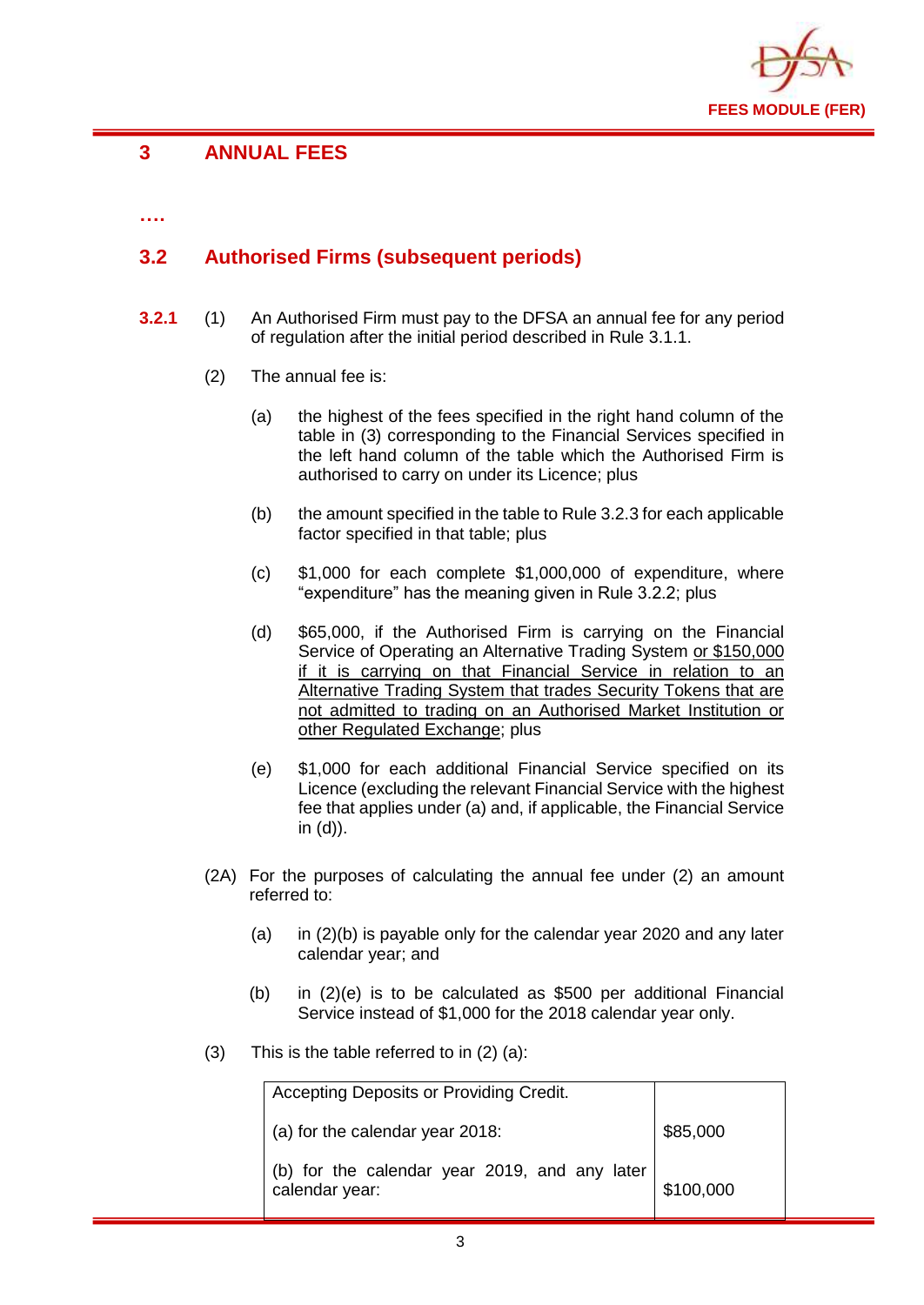

| Dealing in Investments as Principal (except as a<br>matched principal).                                                                                                               |          |
|---------------------------------------------------------------------------------------------------------------------------------------------------------------------------------------|----------|
| (a) for the calendar year 2018:                                                                                                                                                       | \$45,000 |
| (b) for the calendar year 2019, and any later<br>calendar year:                                                                                                                       | \$50,000 |
| Effecting Contracts of Insurance or Carrying Out<br>Contracts of Insurance where the Authorised Firm<br>is not carrying on business as a Captive Insurer,<br>as a PCC, or as an ISPV. |          |
| (a) for the calendar year 2018:                                                                                                                                                       | \$45,000 |
| (b) for the calendar year 2019, and any later<br>calendar year:                                                                                                                       | \$50,000 |
| Dealing in Investments as a matched principal.                                                                                                                                        | \$25,000 |
| Dealing in Investments as Agent.                                                                                                                                                      | \$25,000 |
| Managing Assets.                                                                                                                                                                      | \$25,000 |
| Providing Custody.                                                                                                                                                                    | \$25,000 |
| Managing a Profit Sharing Investment Account.                                                                                                                                         | \$25,000 |
| Providing Trust Services (if it acts as trustee of<br>one or more express trusts).                                                                                                    | \$25,000 |
| Acting as the Trustee of a Fund.                                                                                                                                                      | \$25,000 |
| Acting as the Administrator of an Employee<br>Money Purchase Scheme.                                                                                                                  | \$25,000 |
| Providing Money Services (if it issues Stored<br>Value).                                                                                                                              | \$25,000 |
| Arranging Deals in Investments.                                                                                                                                                       | \$15,000 |
| Advising on Financial Products.                                                                                                                                                       | \$15,000 |
| Arranging Custody.                                                                                                                                                                    | \$15,000 |
| Arranging Credit and Advising on Credit                                                                                                                                               | \$15,000 |
| Insurance Intermediation.                                                                                                                                                             | \$15,000 |
| Insurance Management.                                                                                                                                                                 |          |
| (a) for the calendar year 2018:                                                                                                                                                       | \$17,500 |
| (b) for the calendar year 2019, and any later<br>calendar year:                                                                                                                       | \$20,000 |
| Providing Trust Services (if it does not act as                                                                                                                                       | \$15,000 |
| trustee of any express trust).<br>Operating a Credit Rating Agency.                                                                                                                   |          |
|                                                                                                                                                                                       |          |
| (a) for the calendar year 2018:                                                                                                                                                       | \$12,500 |
| (b) for the calendar year 2019, and any later<br>calendar year:                                                                                                                       | \$15,000 |
|                                                                                                                                                                                       |          |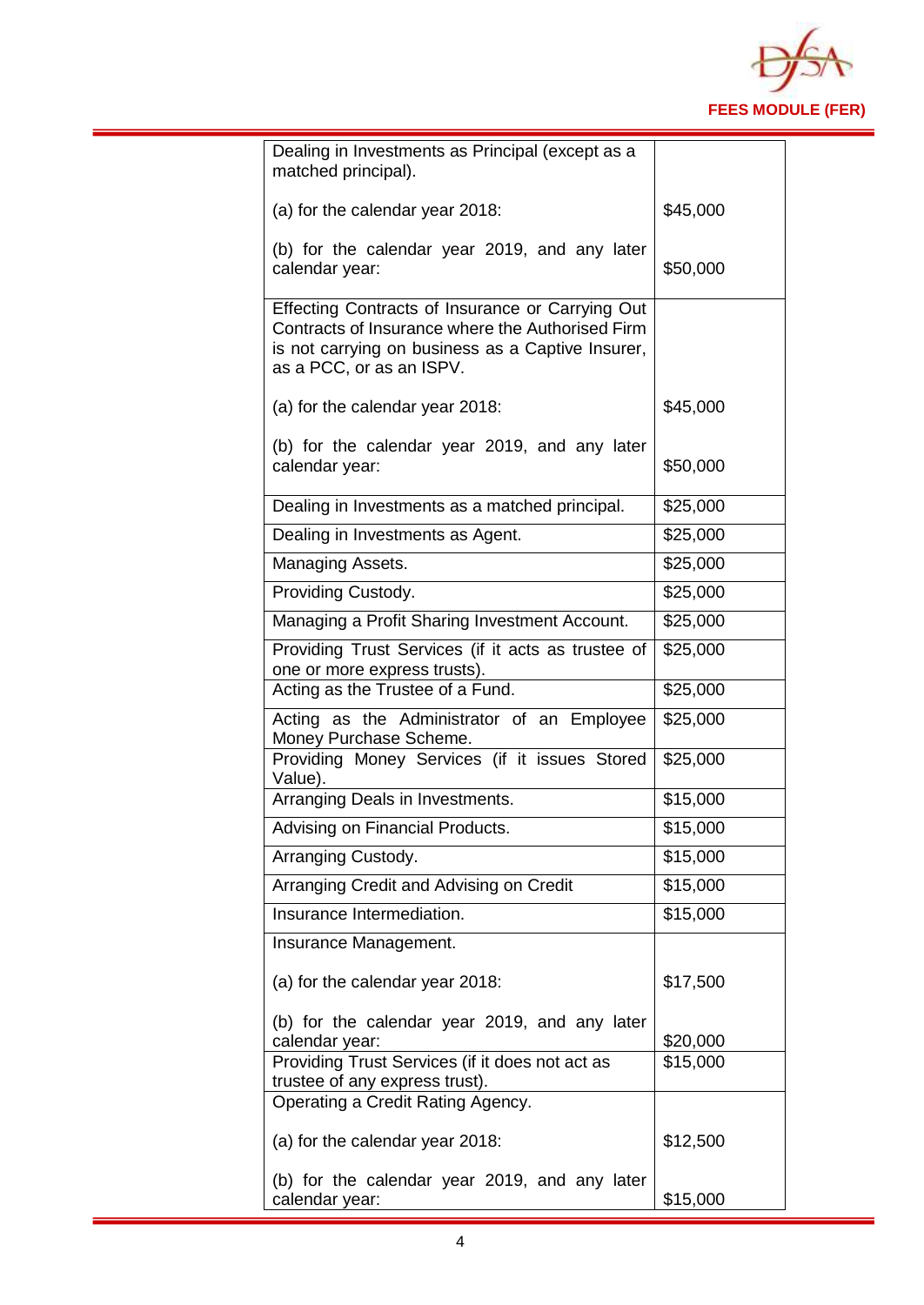

| Providing Fund Administration.                                                                                                                                                          | \$15,000 |
|-----------------------------------------------------------------------------------------------------------------------------------------------------------------------------------------|----------|
| Operating an Employee Money Purchase<br>Scheme.                                                                                                                                         | \$15,000 |
| Providing Money Services (if it does not issue<br>Stored Value and does not only provide Money<br>Transmission).                                                                        | \$15,000 |
| Managing a Collective Investment Fund if any<br>Fund managed is not a Qualified Investor Fund,<br>a Venture Capital Fund or an Investment<br>Company managed by its Corporate Director. | \$10,000 |
| Operating a Crowdfunding Platform.                                                                                                                                                      | \$10,000 |
| Providing Money Services (if it only provides<br>Money Transmission)                                                                                                                    | \$10,000 |
| Arranging or Advising on Money Services.                                                                                                                                                | \$10,000 |
| Effecting Contracts of Insurance or Carrying Out<br>Contracts of Insurance where the Authorised Firm<br>is carrying on business as a Captive Insurer or as<br>an ISPV.                  | \$5,500  |
| Managing a Collective Investment Fund if the<br>Funds managed are only Qualified Investor<br>Funds, except where all of the Funds are Venture<br>Capital Funds.                         | \$5,000  |
| Managing a Collective Investment Fund if it is an<br>Investment Company managed by its Corporate<br>Director.                                                                           | \$5,000  |
| Effecting Contracts of Insurance or Carrying Out<br>Contracts of Insurance where the Authorised Firm<br>is carrying on business as a PCC:                                               |          |
| (a)<br>for the core; and                                                                                                                                                                | \$8,000  |
| (b)<br>for each cell.                                                                                                                                                                   | \$1,000  |
| Managing a Collective Investment Fund if the only<br>Funds managed are Venture Capital Funds.                                                                                           | \$2,000  |

- (4) The annual fee for an Authorised Firm authorised as a Representative Office is \$4,000.
- ….
- **3.2.4** An Authorised Firm that is carrying on the Financial Service of Operating an Alternative Trading System must pay an additional annual fee of \$10,000 for carrying on that Financial Service in relation to an Alternative Trading System that trades Investment Tokens and has Direct Access Members.

### **3.4 Authorised Market Institutions (subsequent periods)**

**3.4.1** An Authorised Market Institution must pay to the DFSA the applicable annual fee prescribed in Rules 3.4.2, 3.4.3, and 3.4.4 and 3.4.5 for any period of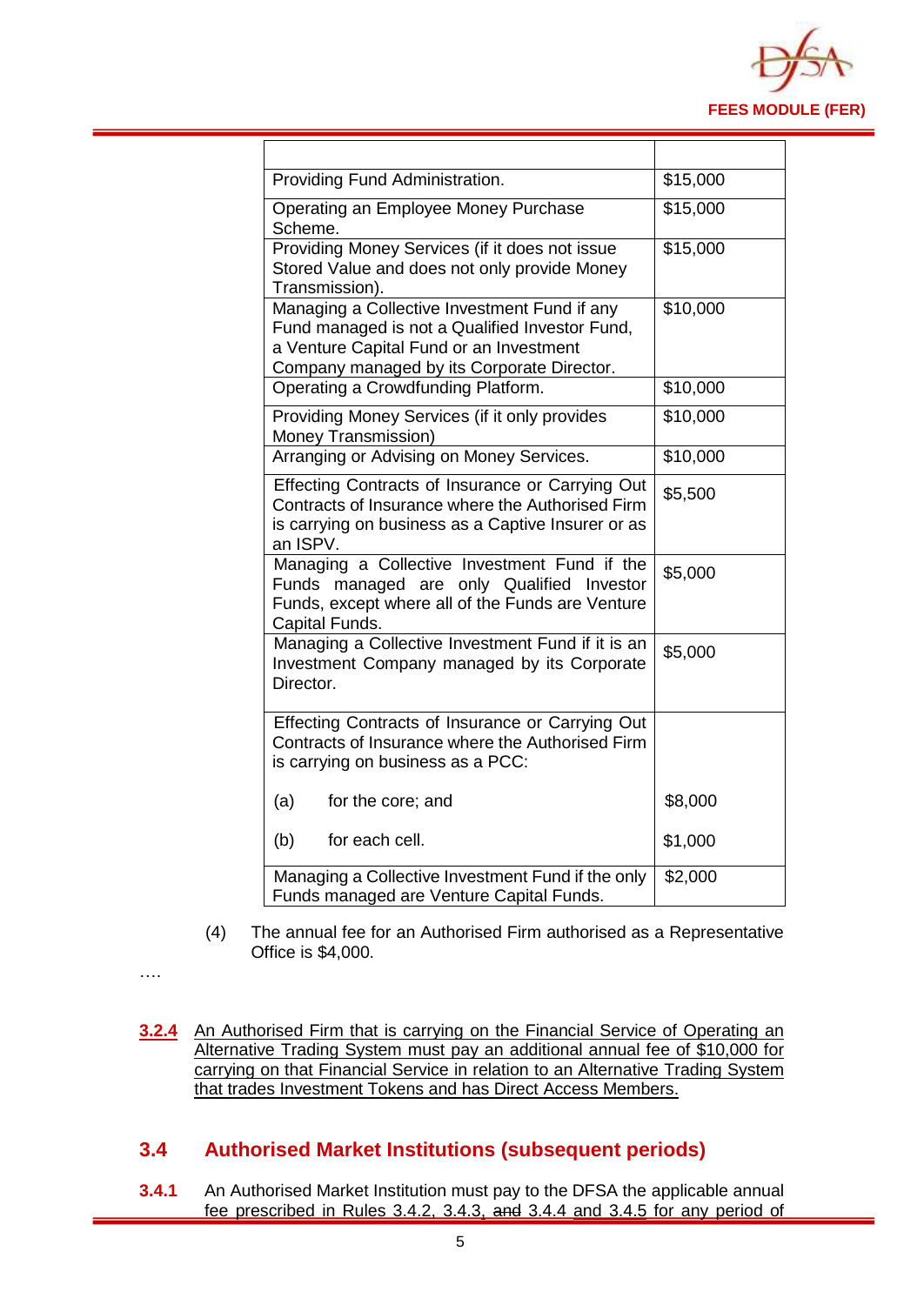

regulation after the initial period described in Rule 3.3.1.

**….**

- **3.4.4** An Authorised Market Institution carrying on the Financial Service of Operating an Alternative Trading System must pay to the DFSA an annual fee of \$65,000.
	- (a) \$150,000 if it Operates an Alternative Trading System that trades Security Tokens that are not admitted to trading on an Authorised Market Institution or other Regulated Exchange; or
	- (b) \$65,000 in any other case.
- **3.4.5** An Authorised Market Institution must pay an additional annual fee of \$10,000 for Operating an Exchange or Alternative Trading System that trades Investment Tokens and has Direct Access Members.

**…..**